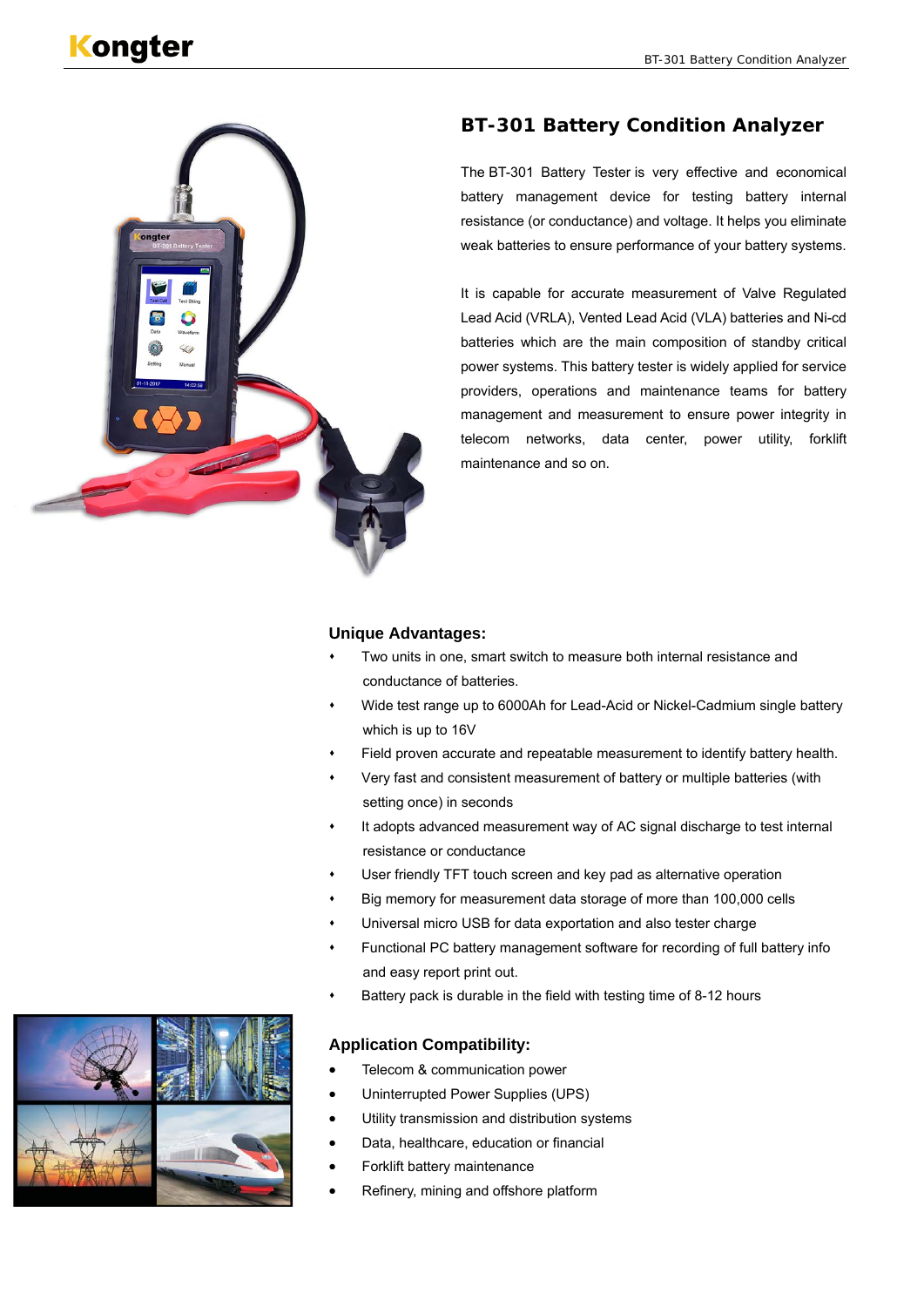# **Hardware Features**



Quick plug-in connector for testing clamp or pin probe on top of the main unit



Universal micro USB for firmware update, data exportation and internal battery charging.



**Pin Probe** for quick test of batteries with contact surface as small as 3mm and 1.3mm (2 points) of battery posts.



The pin probe is composed of 2 sections which make it extendable to longer length for easy measurement of different battery wiring structures. Section 1 length is 23cm. With extension, length is



Kongter Data View software provide smart solutions for data analysis, battery condition tracking and report printing. This is software is also expandable for battery management along with Kongter's other battery test equipments.